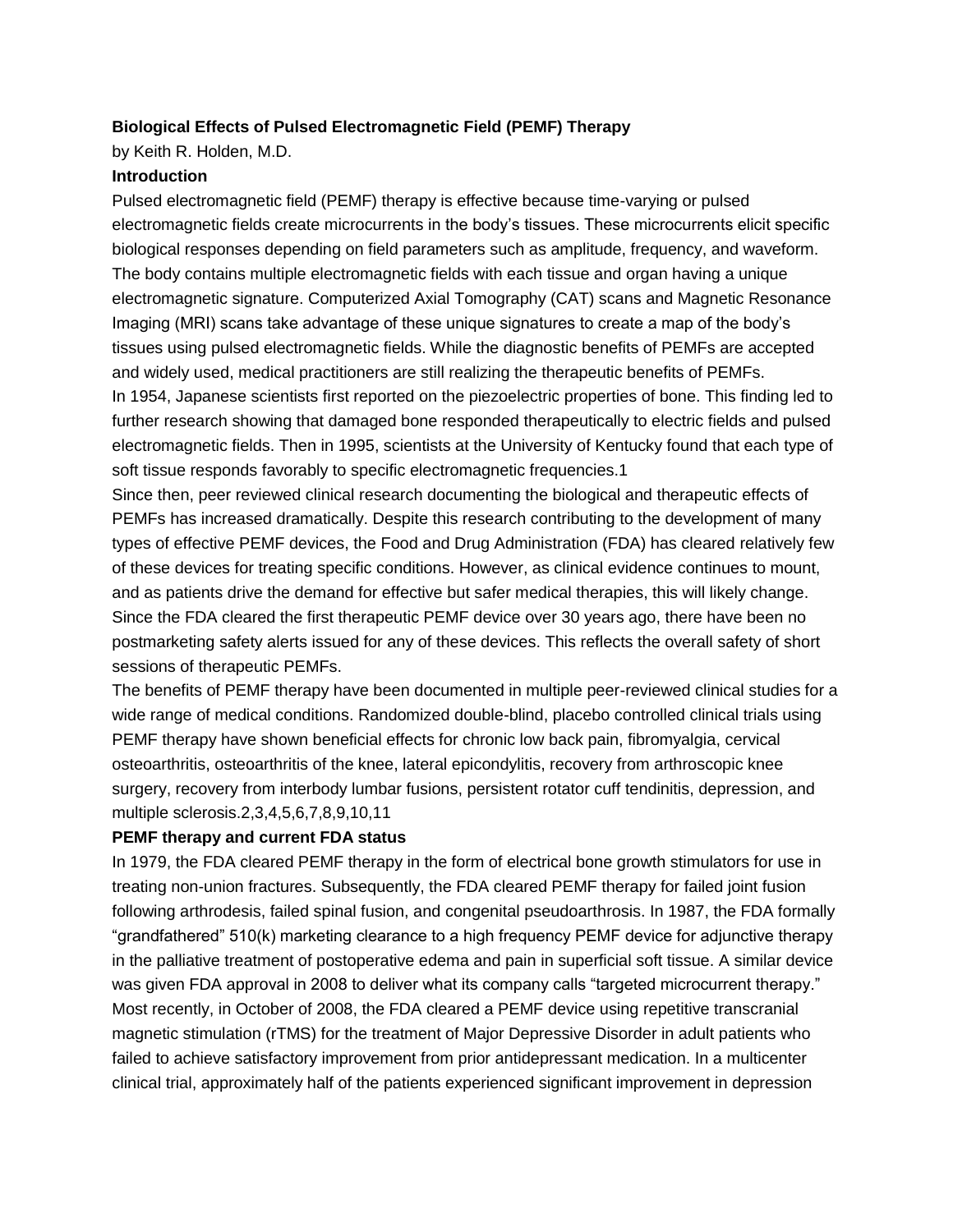symptoms, and approximately a third of the patients experienced complete symptom relief at the end of six weeks.12

### **The future of PEMF therapy**

The future of PEMF therapy is exciting given the findings of early research in a wide variety of health conditions. For example, preliminary data in clinical studies shows rTMS has promise in treating schizophrenia, post-traumatic stress disorder, obsessive-compulsive disorder, Alzheimer's disease, and Parkinson's disease.13,14,15,16,17

In relation to cardiovascular disease, studies show how PEMF therapy may reduce blood glucose levels, blood viscosity, total cholesterol, and triglycerides, while raising high-density lipoprotein (HDL).18,19 These studies will hopefully serve as an impetus for further investigation given that heart disease is the leading cause of death in the United States. Another study shows how PEMF therapy may accelerate the healing of damaged brain tissue following acute stroke.20 In light of the emergence of drug resistant bacteria, clinical studies show how PEMF therapy could one day become part of the standard of care in inhibiting Staphylococcus aureus infections and augmenting antibiotic therapy.21,22 Complicating the issue of antibiotic resistance are biofilms, dynamic mucous-like cities in which bacteria live and thrive. Biofilms protect bacteria and assist in bacterial cell-to-cell communication and in the exchange of genetic information. The same bacterium living outside a biofilm is less susceptible to antibiotics when living in a biofilm. Studies indicate PEMF therapy may effectively address this dangerous bacterial diversity.23,24

Studies also suggest that PEMF therapy may one day be used to treat cancer. Findings show PEMF therapy induces apoptosis of cancer cells, inhibits the growth of malignant tumors, modulates the immune system via cytokines as an anti-tumor effect, and may act synergistically with chemotherapy and photodynamic therapy to combat tumor growth.25,26,27,28

### **PEMF therapy and osteoporosis**

The scientific evidence is accumulating regarding how PEMF therapy may one day gain FDA approval for the prevention and treatment of osteoporosis.29,30 PEMF therapy improves bone mineral density, increase growth of osteoblasts, and positively influence bone remodeling via cytokines, prostaglandins and cell growth factors.31,32,33,34

In the clinical setting, it is important to document objective measures of improvement based on the therapy chosen. Bone density test scores are used to monitor the response to therapy for osteoporosis and osteopenia over the long term. Over the short term, clinicians can use urine deoxypyridinoline (uDPD) levels to monitor response to therapy. Deoxypyridinoline cross links Type 1 collagen found in bone. In conditions where bone turnover is high, deoxypyridinoline spills into the urine in high levels. As bone turnover decreases, uDPD levels drop.

In my preliminary analyses, I find that PEMF therapy lowers uDPD in patients with osteoporosis. In one patient, uDPD decreased by 53% in two months with weekly sessions, and the reduction was sustained with once-monthly sessions. If this finding is reproducible in a double-blind, placebocontrolled clinical trial, this would affirm the ability for PEMF therapy to positively impact bone remodeling in osteoporosis.Fig. 1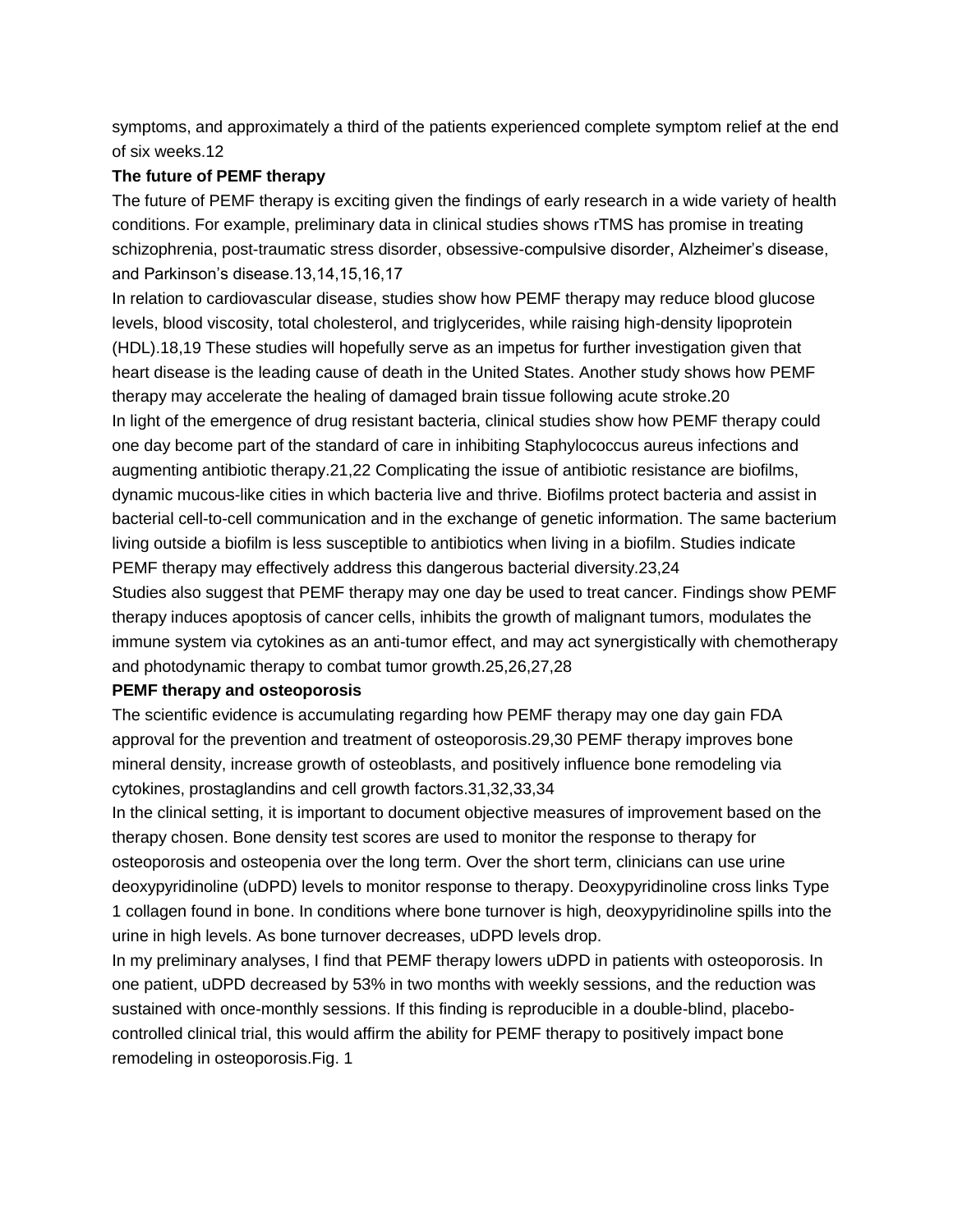### **Conclusion**

As Abraham Liboff, Ph.D. has so aptly stated "… it is possible to view the living system as an electromagnetic entity, with the response of the system to a given electric or magnetic signal as an outcome expected on the basis of physical law." PEMF therapy has scientifically documented beneficial effects on multiple biological tissues ranging from bone to brain. The reason for these beneficial effects is because PEMF therapy triggers a cascade of biological processes that supports ailing tissues. Before any chemical or physiologic response is elicited in a biological system, there is always an exchange of energy. The use of specific pulsed electromagnetic frequencies prompts this therapeutic exchange of energy in a safe and cost-effective manner.

#### BIO

Keith R. Holden, M.D. graduated from Louisiana State University School of Medicine in New Orleans in 1992 as a member of the Alpha Omega Alpha Honor Medical Society. He is board certified in Internal Medicine, and practices Functional Medicine in Ponte Vedra Beach, FL. Dr. Holden has been studying and using pulsed electromagnetic field therapy and microcurrent therapy in his practice since 2008. Dr. Holden is a member of The Institute for Functional Medicine. Keith R. Holden, M.D.

**1 Siskin B F, Walker J. Therapeutic aspects of electromagnetic fields for soft-tissue healing. In Blank M ed. Electromagnetic fields: Biological interactions and Mechanisms. Advances in Chemistry Series. Vol 250. Washington, DC: American Chemical Society; 1995:277-285. 2, Lee PB, Kim YC, Lim YJ, et al. Efficacy of pulsed electromagnetic therapy for chronic lower back pain: a randomized, double-blind, placebo-controlled study. J Int Med Res. March-April 2006;34(2):160-7.**

**3, Thomas AW, Graham K, Prato FS, et al. A randomized, double-blind, placebo-controlled trial using low-frequency magnetic fields in the treatment of musculoskeletal chronic pain. Pain Res Manag. Winter 2007;12(4):249-58.**

**4, Sutbeyaz ST, Sezer N, Koseoglu BF. The effect of pulsed electromagnetic fields in the treatment of cervical osteoarthritis: a randomized, double-blind, sham-controlled trial. Rheumatol Int. February 2006;26(4): 320-4.**

**5, Nicolakis P, Kollmitzer J, Crevenna R, Bittner C, Erdogmus CB, Nicolakis J. Pulsed magnetic field therapy for osteoarthritis of the knee – a double-blind, sham-controlled trial. Wien Klin Wochenschr. August 2002; 114(15-16):678-84.**

**6, Uzunca K, Birtane M, Tastekin N. Effectiveness of pulsed electromagnetic field therapy in lateral epicondylitis. Clin Rheumatol. January 2007;26(1):69-74.**

**7, Benazzo F, Zanon G, Pederzini L, et al. Effects of biophysical stimulation in patients undergoing arthroscopic reconstruction of anterior cruciate ligament: prospective, randomized and double blind study. Knee Surg Sports Traumatol Arthrosc. June 2008;16(6):595-601.**

**8, Mooney V. A randomized double-blind prospective study of the efficacy of pulsed electromagnetic fields for interbody lumbar fusions. Spine. July 1990;15(7):708-12. 9, Binder A, Parr G, Hazleman** B, Fitton-Jackson S. Pulsed electromagnetic field therapy of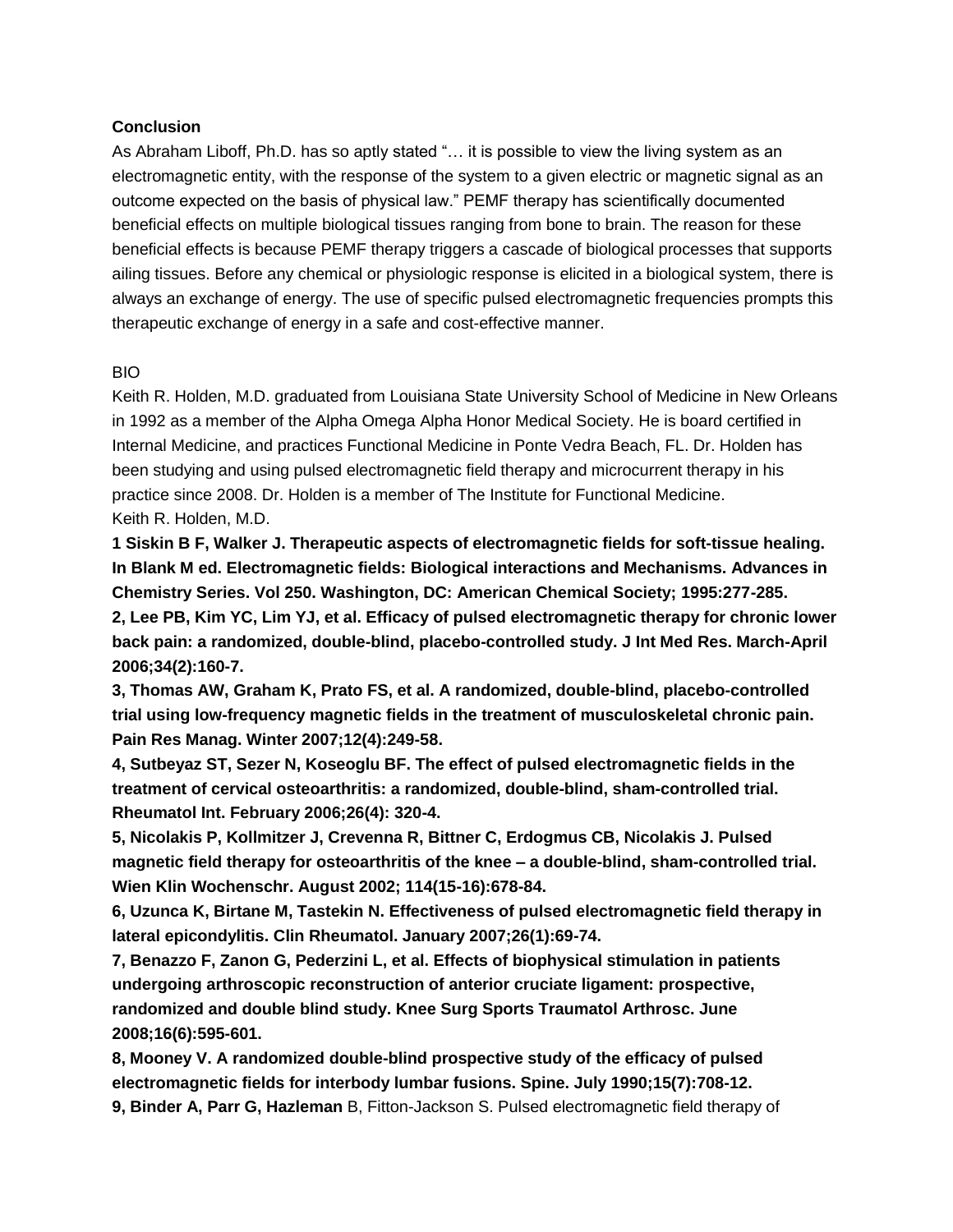persistent rotator cuff tendinitis. A double-blind controlled assessment. Lancet. March 1984;1(8379):695-8.

10, Blumberger DM, Mulsant BH, Fitzgerald PB, et al. A randomized double-blind sham-controlled comparison of unilateral and bilateral repetitive transcranial magnetic stimulation for treatmentresistant major depression. World J Biol Psychiatry. July 2011.

11 Lappin MS, Lawrie FW, Richards TL, Kramer ED. Effects of pulsed electromagnetic therapy on multiple sclerosis fatigue and quality of life: a double-blind, placebo controlled trial. Altern Ther Health Med. July-August 2003;9(4):38-48.

12 Demitrack MA, Thase ME. Clinical significance of transcranial magnetic stimulation (TMS) in the treatment of pharmacoresistant depression: synthesis of recent data. Psychopharmacol Bull. 2009;42(2):5-38.

13, Poulet E, Haesebaert F, Saoud M, Suaud-Chagny MF, Brunelin J. Treatment of schizophrenic patients and rTMS. Psychiatr Danub. November 2010;22 Suppl 1:S143-6.

14, Watts BV, Landon B, Groft A, Young-Xu Y. A sham controlled study of repetitive transcranial magnetic stimulation for posttraumatic stress disorder. Brain Stimul. January 2012;5(1):38-43.

15, Blom RM, Figee M, Vulink N, Denys D. Update on repetitive transcranial magnetic stimulation in obsessive-compulsive disorder: different targets. Curr Psychiatry Rep. August 2011;13(4):289-94. 16, Bentwich J, Dobronevsky E, Aichenbaum S. Beneficial effect of repetitive transcranial magnetic stimulation combined with cognitive training for the treatment of Alzheimer's disease: a proof of concept study. J Neural Transm. March 2001;118(3):463-71.

17 Pal E, Nagy F, Aschermann Z, Balazs, E, Kovacs N. The impact of left prefrontal repetitive transcranial magnetic stimulation on depression in Parkinson's disease: a randomized, double-blind, placebo-controlled study. Move Disord. October 2010;25(14):2311-7.

18, Mert T, Gunay I, Ocal I. Neurobiological effects of pulsed magnetic field on diabetes-induced neuropathy. Bioelectromagnetics. January 2010;31(1):39-47.

19 Luo E, Shen G, Xie K, et al. Alimentary hyperlipidemia of rabbits is affected by exposure to lowintensity pulsed magnetic fields. Bioelectromagnetics. December 2007;28(8):608-14.

20 Grant G, Cadossi R, Steinberg G. Protection against focal cerebral ischemia following exposure to pulsed electromagnetic field. Bioelectromagnetics. 1994;15(3):205-16.

21, Obermeier A, Matl FD, Friess W, Stemberger A Growth inhibition of Staphylococcus aureus induced by low-frequency electric and electromagnetic fields. Bioelectromagnetics. May 2009;30(4):270-9.

22 Matl FD, Obermeier A, Zlotnyk J, Friess W, Stemberger A, Burgkart R. Augmentation of antibiotic activity of low-frequency electric and electromagnetic fields examining Staphylococcus aureus in broth media. Bioelectromagnetics. July 2011;32(5):367-77.

23, Di Campli E, Di Bartolomeo S, Grande R, Di Giulio M, Cellini L. Effects of extremely lowfrequency electromagnetic fields on Helicobacter pylori biofilm. Curr Microbiol. June 2010;60(6):412- 8.

24 Pickering SA, Bayston R, Scammell BE. Electromagnetic augmentation of antibiotic efficacy in infection of orthopedic implants. J Bone Joint Surg Br. May 2003;85(4):588-93.

25, Zeng F, Zheng C, Zhang X, et al. Experimental studies on ultralow frequency pulsed gradient